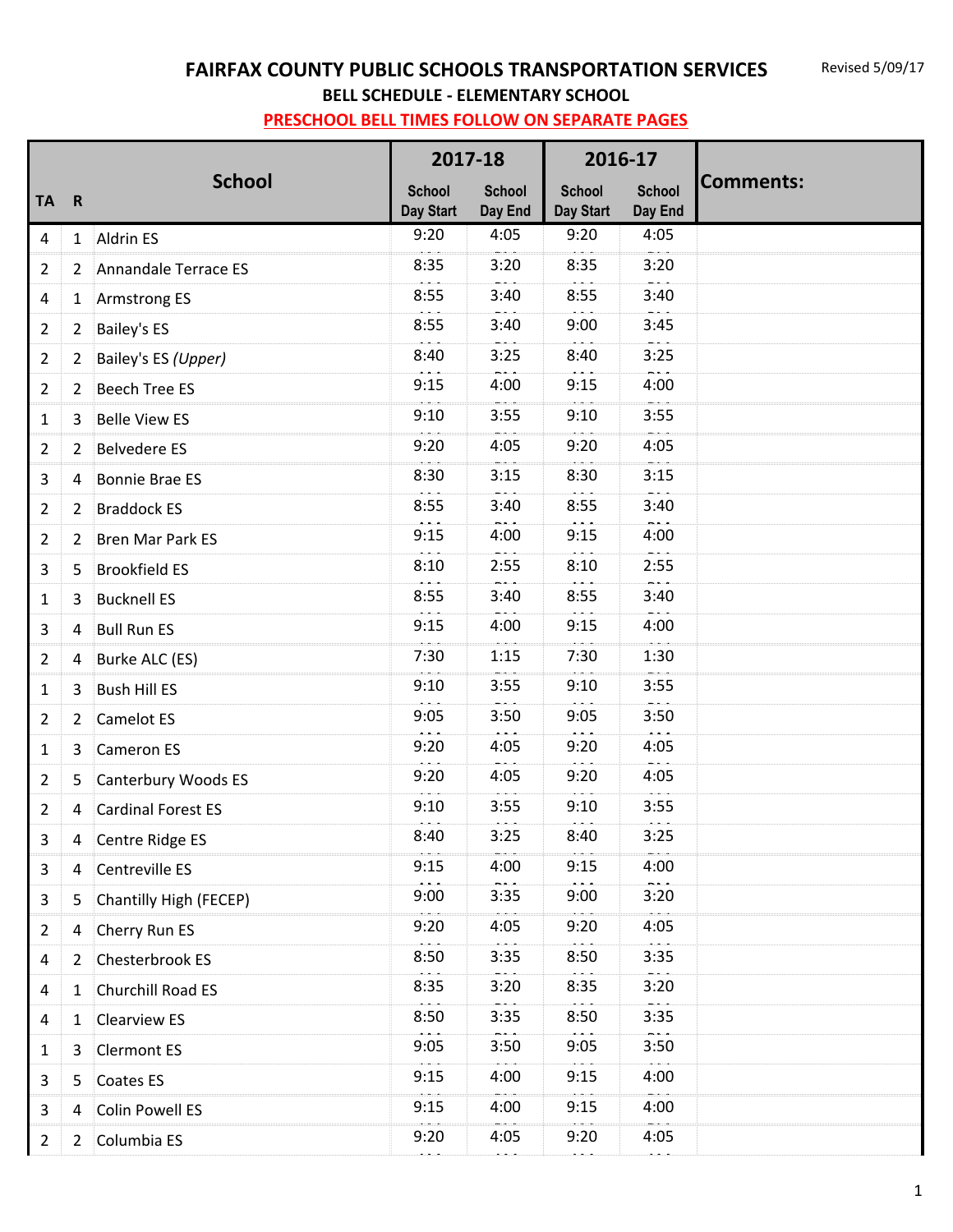### **FAIRFAX COUNTY PUBLIC SCHOOLS TRANSPORTATION SERVICES**

**BELL SCHEDULE - ELEMENTARY SCHOOL**

|                |                |                           | 2017-18                           |                          | 2016-17                    |                              |                  |
|----------------|----------------|---------------------------|-----------------------------------|--------------------------|----------------------------|------------------------------|------------------|
| <b>TA</b>      | $\mathbf R$    | <b>School</b>             | <b>School</b><br><b>Day Start</b> | <b>School</b><br>Day End | <b>School</b><br>Day Start | <b>School</b><br>Day End     | <b>Comments:</b> |
| $\overline{4}$ |                | 1 Colvin Run ES           | 9:20                              | 4:05                     | 9:20                       | 4:05                         |                  |
| 1              | 3              | Crestwood ES              | 9:10                              | 3:55                     | 9:10                       | 3:55                         |                  |
| 3              |                | 1 Crossfield ES           | 9:15                              | 4:00                     | 9:15                       | 4:00                         |                  |
| 3              |                | 5 Cub Run ES              | 8:40                              | 3:25                     | 8:40                       | 3:25                         |                  |
| 3              | 1              | Cunningham Park ES        | 8:40                              | 3:25                     | 8:40                       | 3:25                         |                  |
| 3              | 5              | Daniels Run ES            | 9:00                              | 3:45                     | 9:00                       | 3:45                         |                  |
| 3              | 5              | Deer Park ES              | 8:40                              | 3:25                     | 8:40                       | 3:25                         |                  |
| 4              | 1              | Dogwood ES                | 8:50                              | 3:35                     | 8:50                       | 3:35                         |                  |
| 4              | 1              | <b>Dranesville ES</b>     | 9:20                              | 4:05                     | 9:20                       | 4:05                         |                  |
| 3              | 5              | Eagle View ES             | 9:15                              | 4:00                     | 9:15                       | 4:00                         |                  |
| 3              | 5.             | Fairfax Villa ES          | 9:15                              | 4:00                     | 9:15                       | 4:00<br>$ -$                 |                  |
| $\overline{2}$ | $\overline{2}$ | Fairhill ES               | 9:20                              | 4:05                     | 9:20                       | 4:05                         |                  |
| 3              | 4              | <b>Fairview ES</b>        | 9:10                              | 3:55                     | 9:10                       | 3:55                         |                  |
| 3              | 1              | Flint Hill ES             | 8:50                              | 3:35                     | 8:50                       | 3:35                         |                  |
| 3              | 5              | <b>Floris ES</b>          | 9:15                              | 4:00                     | 9:15                       | 4:00                         |                  |
| 4              | 1              | Forest Edge ES            | 8:50                              | 3:35                     | 8:50                       | 3:35                         |                  |
| 1              |                | 3 Forestdale ES           | 8:50                              | 3:35                     | 8:50                       | 3:35                         |                  |
| 4              | 1              | Forestville ES            | 9:15                              | 4:00                     | 9:15                       | 4:00                         |                  |
| 1              |                | 3 Fort Belvoir ES         | 9:20                              | 4:05                     | 9:20                       | 4:05                         |                  |
| 1              | 3              | Fort Hunt ES              | 8:55                              | 3:40                     | 8:55                       | 3:40                         |                  |
| 3              | 1              | Fox Mill ES               | 8:45                              | 3:30                     | 8:45                       | 3:30                         |                  |
| 1              | 3              | Franconia ES              | 8:45                              | 3:30                     | 8:45                       | 3:30                         |                  |
| 4              | 2              | Franklin Sherman ES       | 9:20                              | 4:05                     | 9:20                       | 4:05                         |                  |
| 4              | 2              | Freedom Hill ES           | 9:20                              | 4:05                     | 9:20                       | 4:05                         |                  |
| 1              | 3              | Garfield ES               | 9:20                              | 4:05                     | 9:20                       | 4:05<br>$\sim$ $\sim$ $\sim$ |                  |
| $\overline{2}$ | 2              | Glen Forest ES            | 9:20                              | 4:05                     | 9:20                       | 4:05                         |                  |
| $\overline{2}$ | $\mathbf{2}$   | Graham Road ES            | 9:20                              | 4:05                     | 9:20                       | 4:05                         |                  |
| 4              | 1              | <b>Great Falls ES</b>     | 8:50                              | 3:35                     | 8:50                       | 3:35                         |                  |
| 3              | 5              | <b>Greenbriar East ES</b> | 9:15                              | 4:00                     | 9:15                       | 4:00                         |                  |
| 3              | 5              | <b>Greenbriar West ES</b> | 9:20                              | 4:05                     | 9:20                       | 4:05                         |                  |
| $\mathbf{1}$   | 3              | <b>Groveton ES</b>        | 8:55                              | 3:40<br>$ -$             | 8:55                       | 3:40                         |                  |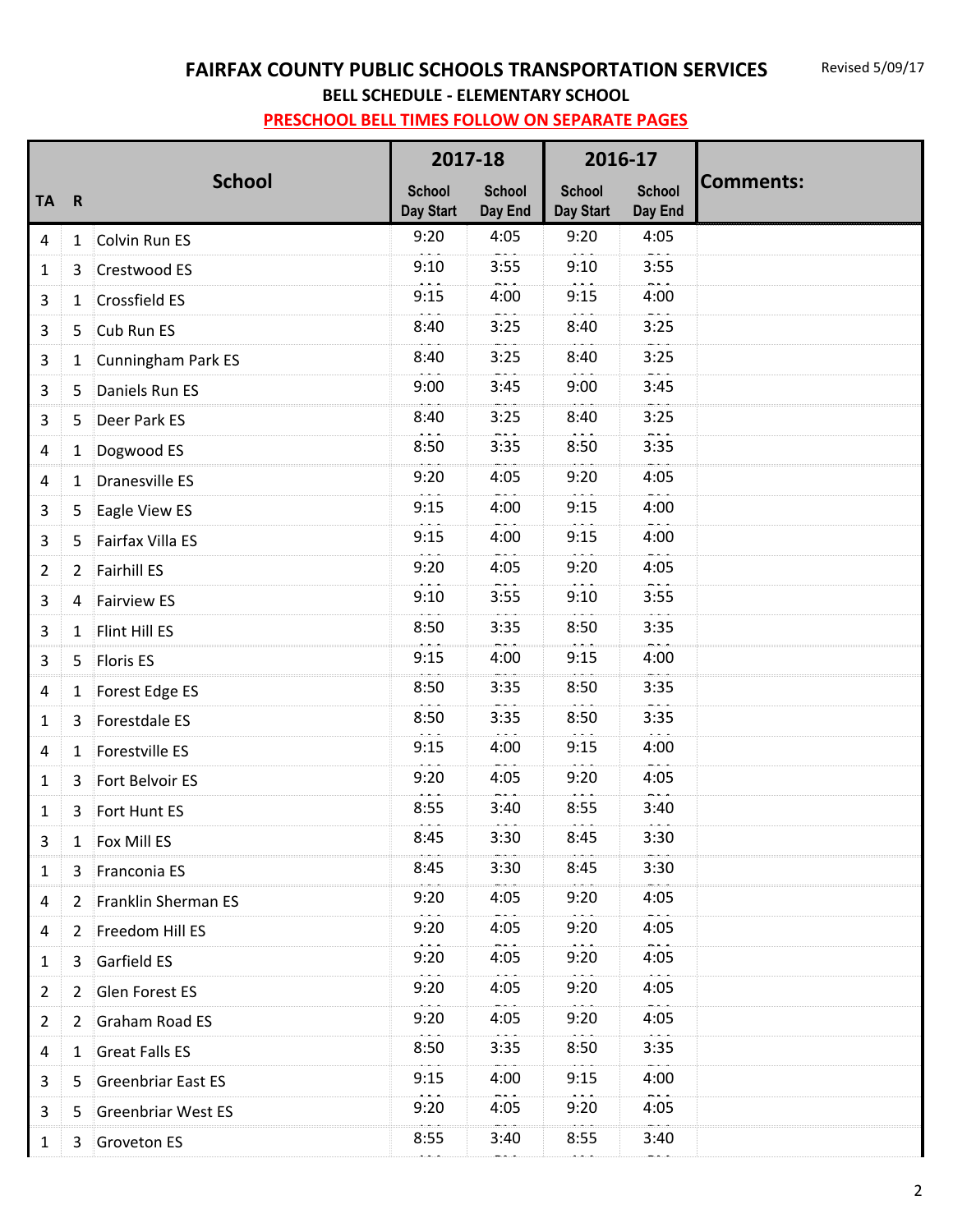# **FAIRFAX COUNTY PUBLIC SCHOOLS TRANSPORTATION SERVICES**

**BELL SCHEDULE - ELEMENTARY SCHOOL**

|                |                |                          | 2017-18                    |                          | 2016-17                           |                          |                  |
|----------------|----------------|--------------------------|----------------------------|--------------------------|-----------------------------------|--------------------------|------------------|
| <b>TA</b>      | $\mathbf R$    | <b>School</b>            | <b>School</b><br>Day Start | <b>School</b><br>Day End | <b>School</b><br><b>Day Start</b> | <b>School</b><br>Day End | <b>Comments:</b> |
| $\mathbf{1}$   | 3              | <b>Gunston ES</b>        | 8:35                       | 3:20                     | 8:35                              | 3:20                     |                  |
| 1              | 4              | <b>Halley ES</b>         | 9:20                       | 4:05                     | 9:20                              | 4:05                     |                  |
| 4              | 2              | Haycock ES               | 9:20                       | 4:05                     | 9:20                              | 4:05                     |                  |
| 1              | 3              | Hayfield ES              | 8:35                       | 3:20                     | 8:35                              | 3:20                     |                  |
| 4              | 1              | Herndon ES               | 9:20                       | 4:05                     | 9:20                              | 4:05                     |                  |
| 1              | 3              | <b>Hollin Meadows ES</b> | 8:25                       | 3:10                     | 8:25                              | 3:10                     |                  |
| $\overline{2}$ | 4              | <b>Hunt Valley ES</b>    | 9:20                       | 4:05                     | 9:20                              | 4:05                     |                  |
| $\overline{4}$ | $\mathbf{1}$   | Hunters Woods ES         | 8:55                       | 3:40                     | 8:55                              | 3:40                     |                  |
| $\overline{4}$ | 1              | <b>Hutchison ES</b>      | 8:50                       | 3:35                     | 8:50                              | 3:35                     |                  |
| 1              | 3              | Hybla Valley ES          | 9:20                       | 4:05                     | 9:20                              | 4:05<br>$ -$             |                  |
| 1              | 3              | <b>Island Creek ES</b>   | 8:35                       | 3:20                     | 8:35                              | 3:20                     |                  |
| $\overline{2}$ | 4              | Keene Mill ES            | 9:15                       | 4:00                     | 9:15                              | 4:00                     |                  |
| $\overline{4}$ | $\overline{2}$ | Kent Gardens ES          | 8:50                       | 3:35                     | 8:50                              | 3:35                     |                  |
| $\overline{2}$ | 4              | Kings Glen ES            | 8:40                       | 3:25                     | 8:40                              | 3:25                     |                  |
| $\overline{2}$ | 4              | <b>Kings Park ES</b>     | 8:40                       | 3:25                     | 8:40                              | 3:25                     |                  |
| 4              | 1              | Lake Anne ES             | 8:50                       | 3:35                     | 8:50                              | 3:35                     |                  |
| $\mathbf{1}$   | $\mathbf{3}$   | Lane ES                  | 9:20                       | 4:05                     | 9:20                              | 4:05                     |                  |
| 1              | 4              | Laurel Hill ES           | 9:20                       | 4:05                     | 9:20                              | 4:05                     |                  |
| 3              | 4              | Laurel Ridge ES          | 9:10                       | 3:55                     | 9:10                              | 3:55                     |                  |
| 3              | 5              | Lees Corner ES           | 8:50                       | 3:35                     | 8:50                              | 3:35                     |                  |
| 4              | 2              | Lemon Road ES            | 8:15                       | 3:00                     | 8:15                              | 3:00                     |                  |
| $\overline{2}$ | 5              | Little Run ES            | 8:30                       | 3:15                     | 8:30                              | 3:15                     |                  |
| 3              | 5              | London Towne ES          | 8:20                       | 3:05                     | 8:20                              | 3:05                     |                  |
| $\mathbf{1}$   | 3              | <b>Lorton Station ES</b> | 9:20                       | 4:05                     | 9:20                              | 4:05                     |                  |
| 3              | 1              | Louise Archer ES         | 9:15                       | 4:00                     | 9:15                              | 4:00                     |                  |
| 1              | 3              | Lynbrook ES              | 8:40                       | 3:25                     | 8:40                              | 3:25                     |                  |
| $\overline{2}$ | 5              | Mantua ES                | 9:20                       | 4:05                     | 9:20                              | 4:05<br>$  -$            |                  |
| 3              | 1              | Marshall Road ES         | 9:20                       | 4:05                     | 9:20                              | 4:05                     |                  |
| $\overline{2}$ | 2              | <b>Mason Crest ES</b>    | 9:15                       | 4:00                     | 9:15                              | 4:00                     |                  |
| 4              | 5              | <b>McNair ES</b>         | 8:45                       | 3:30                     | 8:45                              | 3:30                     |                  |
| 3              | 1              | Mosby Woods ES           | 8:35                       | 3:20                     | 8:35                              | 3:20                     |                  |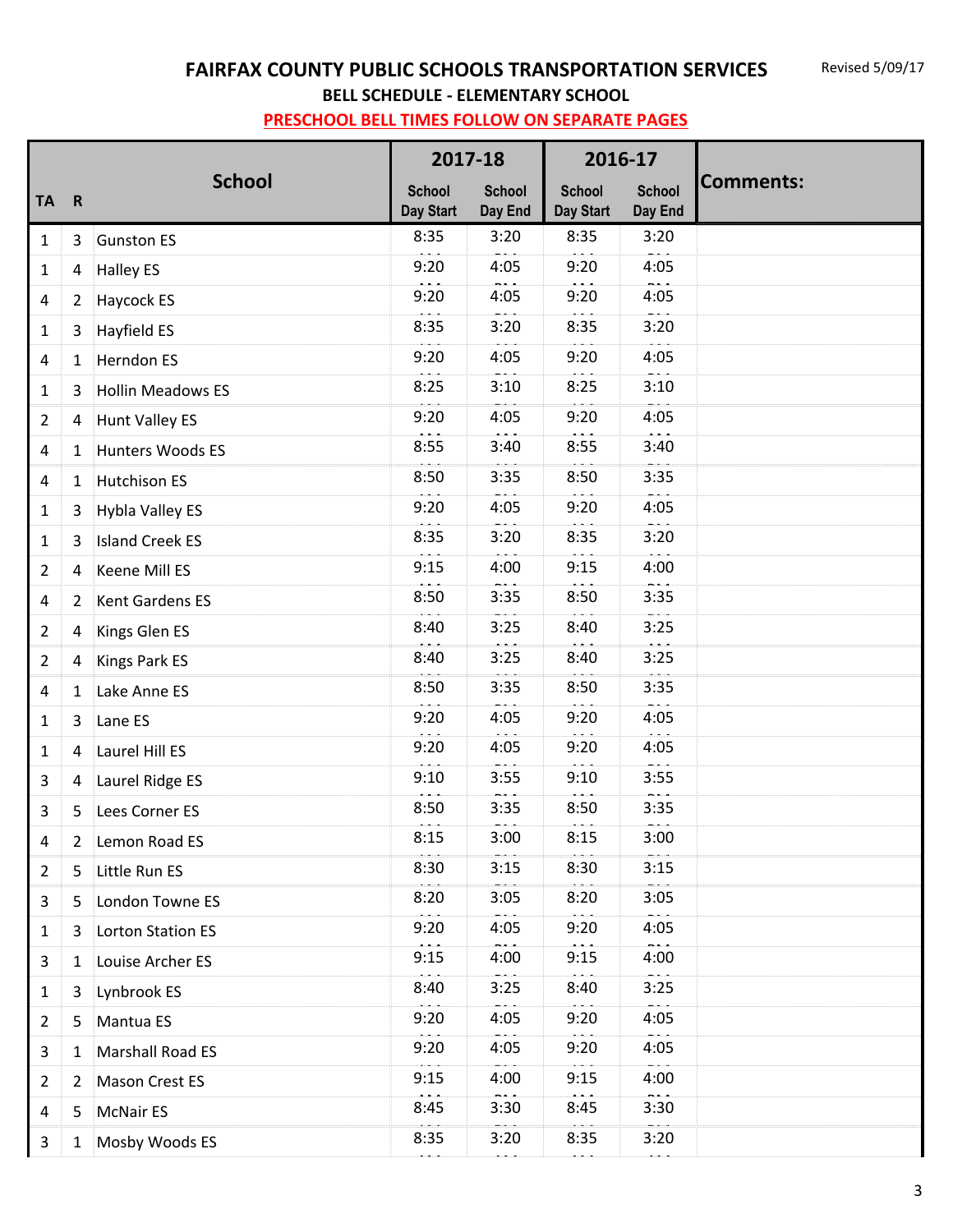# **FAIRFAX COUNTY PUBLIC SCHOOLS TRANSPORTATION SERVICES**

**BELL SCHEDULE - ELEMENTARY SCHOOL**

|                |                         |                               | 2017-18                           |                          | 2016-17                    |                              |                  |
|----------------|-------------------------|-------------------------------|-----------------------------------|--------------------------|----------------------------|------------------------------|------------------|
| <b>TA</b>      | $\overline{\mathbf{R}}$ | <b>School</b>                 | <b>School</b><br><b>Day Start</b> | <b>School</b><br>Day End | <b>School</b><br>Day Start | <b>School</b><br>Day End     | <b>Comments:</b> |
| $\mathbf{1}$   | 3                       | Mount Eagle ES                | 8:45                              | 3:30                     | 8:45                       | 3:30                         |                  |
| 1              | 3                       | Mount Vernon High (FECEP)     | 9:00                              | 3:35                     | 9:00                       | 3:20                         |                  |
| 1              | 3                       | Mount Vernon Woods ES         | 8:30                              | 3:15                     | 8:30                       | 3:15                         |                  |
| 3              | $\mathbf{1}$            | Navy ES                       | 8:50                              | 3:35                     | 8:50                       | 3:35                         |                  |
| 1              | 4                       | Newington Forest ES           | 8:50                              | 3:35                     | 8:50                       | 3:35                         |                  |
| $\overline{2}$ | 2                       | North Springfield ES          | 8:45                              | 3:30                     | 8:45                       | 3:30                         |                  |
| 3              | 5                       | Oak Hill ES                   | 8:45                              | 3:30                     | 8:45                       | 3:30                         |                  |
| 3              | 4                       | Oak View ES                   | 8:30                              | 3:15                     | 8:30                       | 3:15                         |                  |
| 3              | $\mathbf{1}$            | Oakton ES                     | 9:15                              | 4:00                     | 9:15                       | 4:00                         |                  |
| $\overline{2}$ | 5                       | Olde Creek ES                 | 8:30                              | 3:15                     | 8:30                       | 3:15                         |                  |
| $\overline{2}$ | 4                       | Orange Hunt ES                | 8:45                              | 3:30                     | 8:45                       | 3:30                         |                  |
| $\overline{2}$ | 2                       | Parklawn ES                   | 8:40                              | 3:25                     | 8:40                       | 3:25                         |                  |
| $\overline{2}$ | 2                       | Pine Spring ES                | 8:45                              | 3:30                     | 8:45                       | 3:30                         |                  |
| 3              | 5                       | Poplar Tree ES                | 8:40                              | 3:25                     | 8:40                       | 3:25                         |                  |
| 3              | 5                       | Providence ES                 | 8:40                              | 3:25                     | 8:40                       | 3:25                         |                  |
| $\overline{2}$ | 4                       | Ravensworth ES                | 8:35                              | 3:20                     | 8:35                       | 3:20                         |                  |
| 1              | 3                       | Riverside ES                  | 9:05                              | 3:50                     | 9:05                       | 3:50                         |                  |
| 3              | 4                       | Robinson SS (FECEP)           | 9:00                              | 3:35                     | 9:00                       | 3:20                         |                  |
| 2              | 4                       | <b>Rolling Valley ES</b>      | 9:15                              | 4:00<br>$  -$            | 9:15                       | 4:00<br>$ -$                 |                  |
| 1              | 3                       | Rose Hill ES                  | 9:15                              | 4:00                     | 9:15                       | 4:00                         |                  |
| $\overline{2}$ |                         | 4 Sangster ES                 | 9:10                              | 3:55                     | 9:10                       | 3:55<br>$\sim$ $\sim$ $\sim$ |                  |
| 1              | 3                       | Saratoga ES                   | 9:20                              | 4:05                     | 9:20                       | 4:05                         |                  |
| 4              | $\overline{2}$          | Shrevewood ES                 | 9:20                              | 4:05                     | 9:20                       | 4:05                         |                  |
| $\mathbf{1}$   | 4                       | Silverbrook ES                | 8:50                              | 3:35                     | 8:50                       | 3:35                         |                  |
| $\overline{2}$ | 2                       | Sleepy Hollow ES              | 8:45                              | 3:30                     | 8:45                       | 3:30                         |                  |
| 4              | 1                       | Spring Hill ES                | 8:50                              | 3:35                     | 8:50                       | 3:35                         |                  |
| $\mathbf{1}$   | 3                       | <b>Springfield Estates ES</b> | 9:20                              | 4:05                     | 9:20                       | 4:05                         |                  |
| 4              | 2                       | Stenwood ES                   | 8:40                              | 3:25                     | 8:40                       | 3:25                         |                  |
| $\mathbf{1}$   | 3                       | <b>Stratford Landing ES</b>   | 9:10                              | 3:55                     | 9:10                       | 3:55                         |                  |
| 4              | 1                       | <b>Sunrise Valley ES</b>      | 9:20                              | 4:05                     | 9:20                       | 4:05                         |                  |
| 3              | 4                       | <b>Terra Centre ES</b>        | 8:40                              | 3:25                     | 8:40                       | 3:25                         |                  |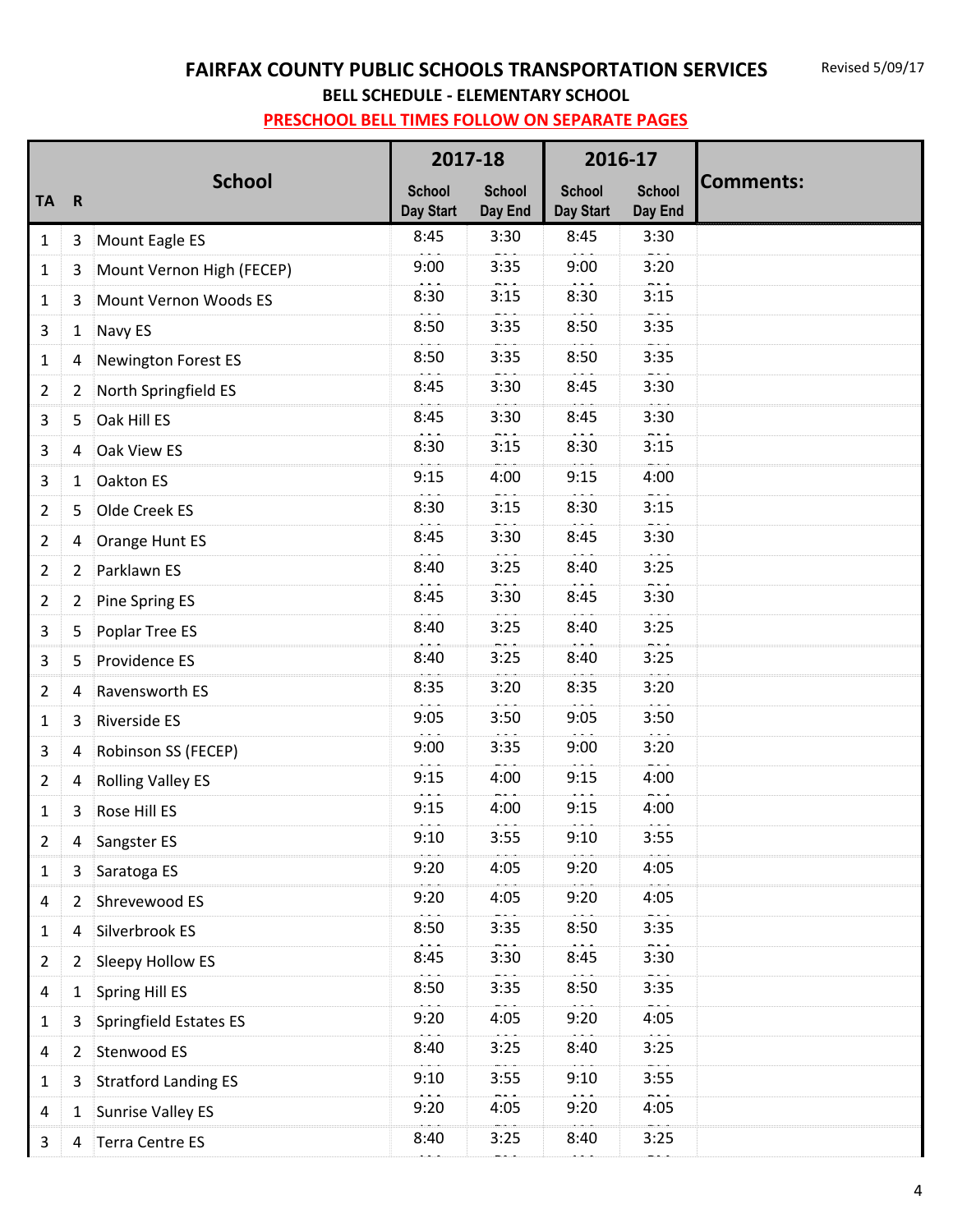### **FAIRFAX COUNTY PUBLIC SCHOOLS TRANSPORTATION SERVICES**

**BELL SCHEDULE - ELEMENTARY SCHOOL**

|                |                |                            |                            | 2017-18                  | 2016-17                    |                          |                  |
|----------------|----------------|----------------------------|----------------------------|--------------------------|----------------------------|--------------------------|------------------|
| <b>TA</b>      | $\mathbf R$    | <b>School</b>              | <b>School</b><br>Day Start | <b>School</b><br>Day End | <b>School</b><br>Day Start | <b>School</b><br>Day End | <b>Comments:</b> |
| $\overline{a}$ |                | 1 Terraset ES              | 9:20                       | 4:05                     | 9:20                       | 4:05                     |                  |
| $\overline{2}$ | $\overline{2}$ | <b>Timber Lane ES</b>      | 8:50                       | 3:35                     | 8:50                       | 3:35                     |                  |
| 3              | 4              | <b>Union Mill ES</b>       | 8:45                       | 3:30                     | 8:45                       | 3:30                     |                  |
| 3              | 1              | Vienna ES                  | 8:45                       | 3:30                     | 8:45                       | 3:30                     |                  |
| 3              | 5              | Virginia Run ES            | 9:15                       | 4:00                     | 9:15                       | 4:00                     |                  |
| $\overline{2}$ | 5              | <b>Wakefield Forest ES</b> | 8:40                       | 3:25                     | 8:40                       | 3:25                     |                  |
| 3              | $\mathbf{1}$   | <b>Waples Mill ES</b>      | 9:15                       | 4:00                     | 9:15                       | 4:00                     |                  |
| $\mathbf{1}$   | 3              | <b>Washington Mill ES</b>  | 8:35                       | 3:20                     | 8:35                       | 3:20                     |                  |
| $\mathbf{1}$   | 3              | Waynewood ES               | 9:15                       | 4:00                     | 9:15                       | 4:00                     |                  |
| $\mathbf{1}$   | $\mathbf{3}$   | West Potomac High (FECEP)  | 9:00                       | 3:35                     | 9:00                       | 3:20                     |                  |
| $\overline{2}$ | 4              | West Springfield ES        | 8:50                       | 3:35                     | 8:50                       | 3:35                     |                  |
| 4              | $2^{\circ}$    | <b>Westbriar ES</b>        | 9:20                       | 4:05                     | 9:20                       | 4:05                     |                  |
| 4              | $\overline{2}$ | <b>Westgate ES</b>         | 8:50                       | 3:35                     | 8:50                       | 3:35                     |                  |
| $\overline{2}$ |                | 2 Westlawn ES              | 8:45                       | 3:30                     | 8:45                       | 3:30                     |                  |
| $\overline{2}$ | $\overline{2}$ | Weyanoke ES                | 8:35                       | 3:20                     | 8:35                       | 3:20                     |                  |
| $\overline{2}$ | 4              | White Oaks ES              | 9:20                       | 4:05                     | 9:20                       | 4:05                     |                  |
| 3              | 5              | <b>Willow Springs ES</b>   | 9:15                       | 4:00                     | 9:15                       | 4:00                     |                  |
| $\overline{a}$ | $\mathbf{1}$   | <b>Wolftrap ES</b>         | 8:30                       | 3:15                     | 8:30                       | 3:15                     |                  |
| $\overline{2}$ | $\overline{2}$ | Woodburn ES                | 9:20                       | 4:05                     | 9:20                       | 4:05                     |                  |
| $\mathbf{1}$   | 3              | Woodlawn ES                | 9:20                       | 4:05                     | 9:20                       | 4:05                     |                  |
| $\mathbf{1}$   | 3              | <b>Woodley Hills ES</b>    | 8:45                       | 3:30                     | 8:45                       | 3:30                     |                  |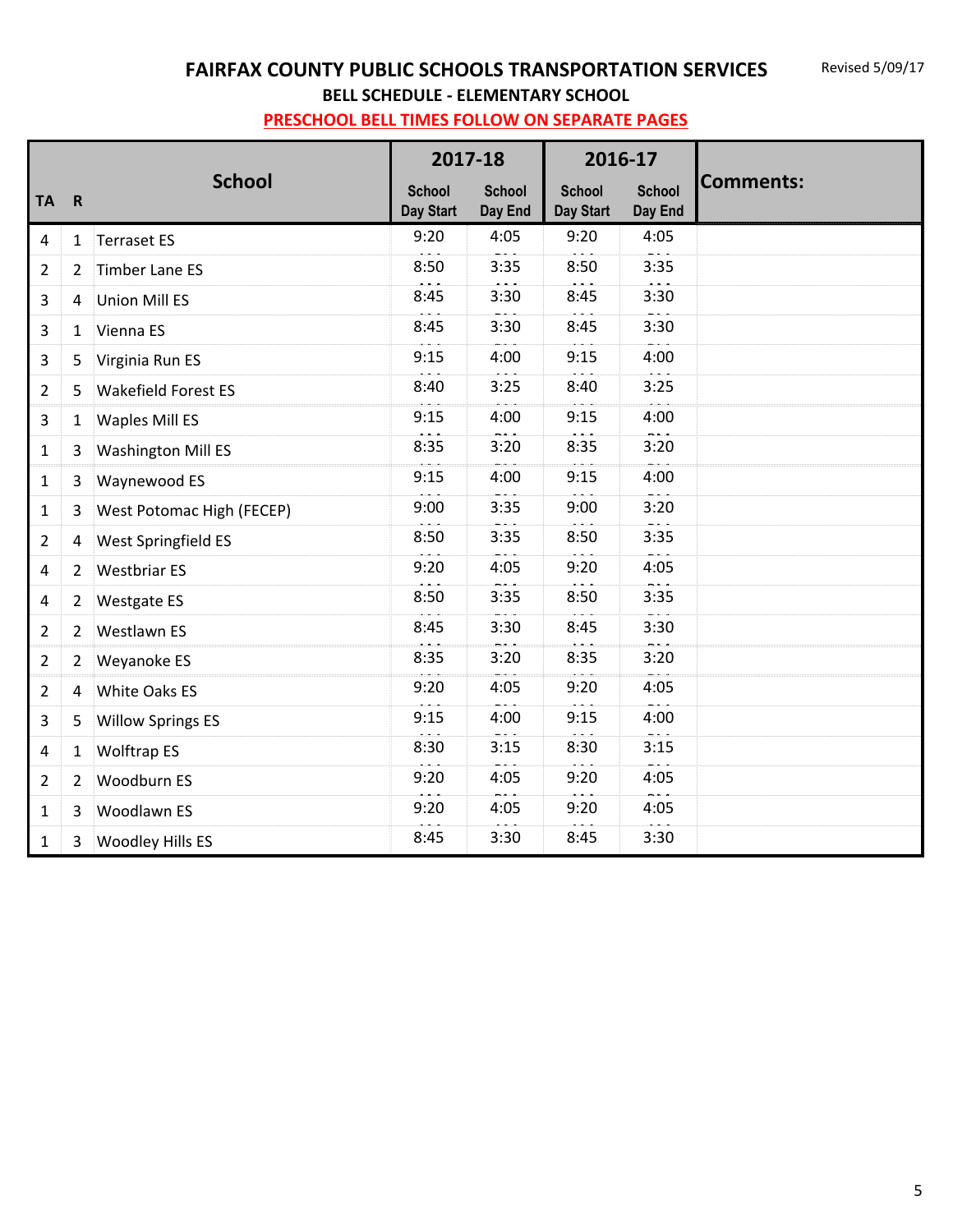### **FAIRFAX COUNTY PUBLIC SCHOOLS TRANSPORTATION SERVICES** Revised 5/09/2017

#### **BELL SCHEDULE - MIDDLE SCHOOL**

**Start and End Time**

|                |                |                     | 2017-18                    |                                          | 2016-17                    |                          |                 |
|----------------|----------------|---------------------|----------------------------|------------------------------------------|----------------------------|--------------------------|-----------------|
| <b>TA</b>      | $\mathbf R$    | <b>School</b>       | <b>School</b><br>Day Start | <b>School</b><br>Day End                 | <b>School</b><br>Day Start | <b>School</b><br>Day End | <b>Comments</b> |
| $\overline{2}$ | 4              | <b>Burke School</b> | 7:30                       | 2:15                                     | 7:30                       | 2:15                     |                 |
| 3              | $\mathbf{1}$   | <b>Carson MS</b>    | 7:30                       | 2:15                                     | 7:30                       | 2:15                     |                 |
| 4              |                | 1 Cooper MS         | 7:30                       | 2:15                                     | 7:30                       | 2:15                     |                 |
| 3              | 5              | Franklin MS         | 7:30                       | 2:15                                     | 7:30                       | 2:15                     |                 |
| 2              | 5              | Frost MS            | 7:30                       | 2:15                                     | 7:30                       | 2:15                     |                 |
| $\overline{2}$ | 2              | <b>Glasgow MS</b>   | 7:30                       | 2:15                                     | 7:30                       | 2:15                     |                 |
| 4              | 1              | Herndon MS          | 7:30                       | 2:15                                     | 7:30                       | 2:15                     |                 |
| 2              | $\mathbf{2}$   | <b>Holmes MS</b>    | 7:30                       | 2:15                                     | 7:30                       | 2:15                     |                 |
| 4              | 1              | <b>Hughes MS</b>    | 7:30                       | 2:15                                     | 7:30                       | 2:15                     |                 |
| $\overline{2}$ | 4              | <b>Irving MS</b>    | 7:30                       | 2:15                                     | 7:30                       | 2:15                     |                 |
| 2              | 2              | Jackson MS          | 7:30                       | 2:15                                     | 7:30                       | 2:15                     |                 |
| 1              | 3              | Key Ctr             | 8:00                       | 2:00                                     | 8:00                       | 2:00                     |                 |
| 1              | 3              | Key MS              | 7:30                       | 2:15                                     | 7:30                       | 2:15                     |                 |
| 4              | 2              | Kilmer Ctr          | 7:45                       | 1:45                                     | 8:00                       | 2:00                     |                 |
| 4              | $\overline{2}$ | Kilmer MS           | 7:30                       | 2:15                                     | 7:30                       | 2:15                     |                 |
| 3              | 5              | Lanier MS           | 7:30                       | 2:15                                     | 7:30                       | 2:15                     |                 |
| 3              | 4              | <b>Liberty MS</b>   | 7:30                       | 2:15                                     | 7:30                       | 2:15                     |                 |
| 4              | $\mathbf{2}$   | Longfellow MS       | 7:30                       | 2:15                                     | 7:30                       | 2:15                     |                 |
| 2              | $\overline{2}$ | Montrose ALC        | 7:10                       | 1:45                                     | 7:10                       | 1:15                     |                 |
| $\overline{2}$ |                | Poe MS              | 7:30                       | 2:15                                     | 7:30                       | 2:15                     |                 |
| 3              | 5.             | Rocky Run MS        | 7:30                       | 2:15                                     | 7:30                       | 2:15                     |                 |
| $\mathbf{1}$   | 3              | Sandburg MS         | 7:30                       | $\sigma$ , $\sigma$ , $\sigma$ .<br>2:15 | 7:30                       | $\dots$<br>2:15          |                 |
| $\mathbf{1}$   | 4              | South County MS     | 7:30                       | 2:15                                     | 7:30                       | 2:15                     |                 |
| 3              | 5              | Stone MS            | 7:30                       | 2:15                                     | 7:30                       | 2:15                     |                 |
| 3              | $\mathbf{1}$   | Thoreau MS          | 7:30                       | 2:15                                     | 7:30                       | 2:15                     |                 |
| $\mathbf{1}$   | 3              | <b>Twain MS</b>     | 7:30                       | 2:15                                     | 7:30                       | 2:15                     |                 |
| $\mathbf{1}$   | 3              | Whitman MS          | 7:30                       | 2:15                                     | 7:30                       | 2:15                     |                 |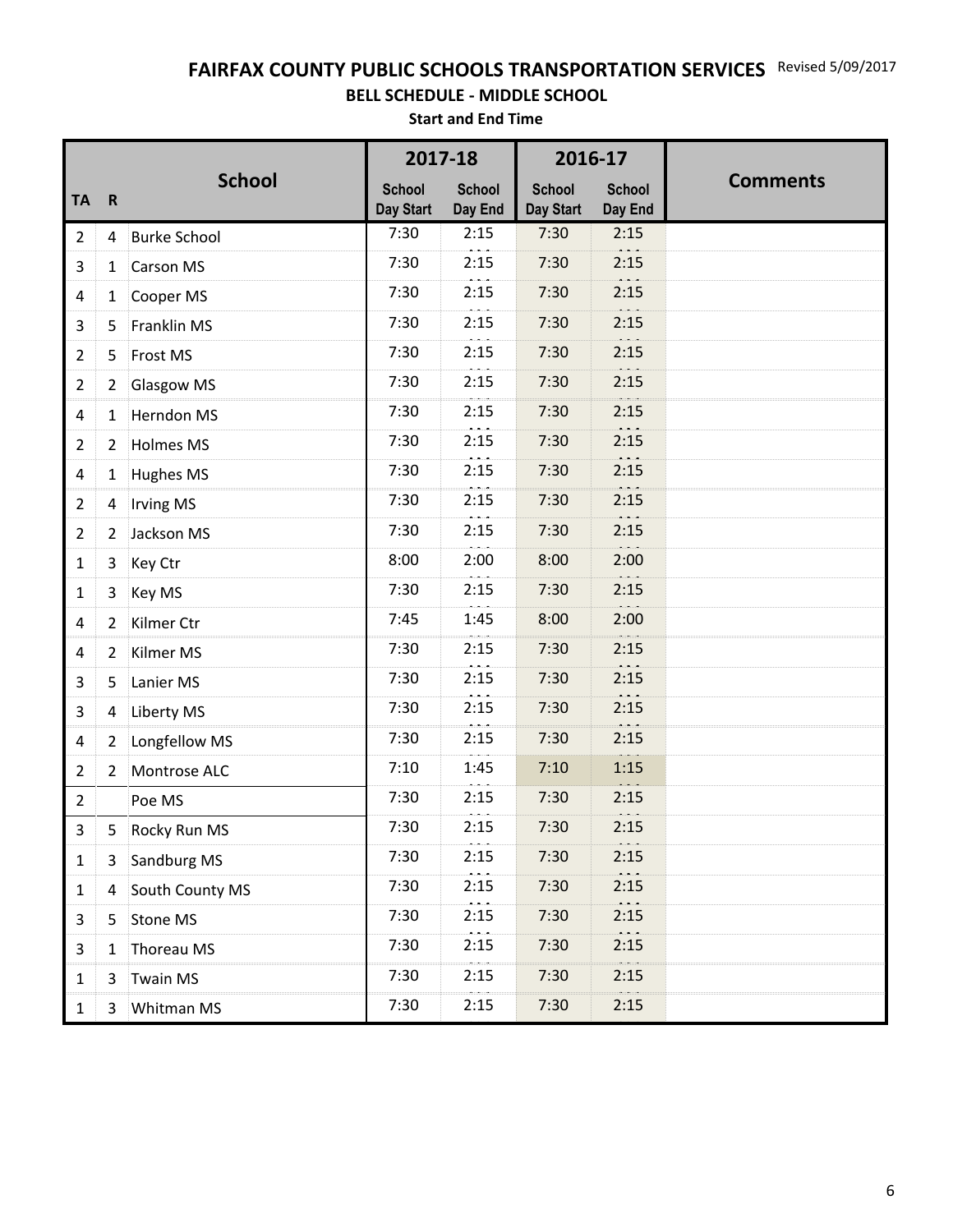### **FAIRFAX COUNTY PUBLIC SCHOOLS TRANSPORTATION SERVICES** Revised 5/09/2017

#### **BELL SCHEDULE - HIGH SCHOOL**

**Start and End Time**

|                |                |                             | 2017-18              |                 | 2016-17             |                 |                 |
|----------------|----------------|-----------------------------|----------------------|-----------------|---------------------|-----------------|-----------------|
| <b>TA</b>      | $\mathbf R$    | <b>School</b>               | <b>School</b>        | <b>School</b>   | <b>School</b>       | <b>School</b>   | <b>Comments</b> |
| $\overline{2}$ |                | 2 Annandale HS              | Day Start<br>8:10    | Day End<br>2:55 | Day Start<br>8:10   | Day End<br>2:55 |                 |
| 1              | 3              | Bryant ALC                  | inc w/ Bryant ALT HS |                 | inc w/Bryant ALT HS | $  -$           |                 |
| $\mathbf{1}$   | 3              | Bryant ALT HS (PO)          | 8:00                 | 2:45            | 8:00                | 2:45            |                 |
| 4              | $\mathbf{1}$   | <b>Cedar Lane School</b>    | 8:00                 | 2:45            | 8:00                | 2:45            |                 |
| 3              | 4              | Centreville HS              | 8:10                 | 2:55            | 8:10                | 2:55            |                 |
| 3              | 5              | <b>Chantilly HS</b>         | 8:10                 | 2:55            | 8:10                | 2:55            |                 |
| 4              | $\mathbf{2}$   | Davis Center                | 8:00                 | 2:45            | 8:10                | 2:55            |                 |
| 1              | 3              | <b>Edison HS</b>            | 8:10                 | 2:55            | 8:10                | 2:55            |                 |
| 3              | 5              | Fairfax HS                  | 8:10                 | 2:55            | 8:10                | 2:55            |                 |
| $\overline{2}$ | $\overline{2}$ | Falls Church HS             | 8:10                 | 2:55            | 8:10                | 2:55            |                 |
| 1              | 3              | Hayfield SS                 | 8:00                 | 2:45            | 8:00                | 2:45            |                 |
| 4              | $\mathbf{1}$   | <b>Herndon HS</b>           | 8:10                 | 2:55            | 8:10                | $  -$<br>2:55   |                 |
| 3              | $2^{\circ}$    | Jefferson HS                | 8:40                 | 4:00            | 8:40                | 4:00            |                 |
| $\overline{2}$ | 4              | Lake Braddock SS            | 8:00                 | 2:45            | 8:00                | 2:45            |                 |
| 4              | 1              | Langley HS                  | 8:10                 | 2:55            | 8:10                | 2:55            |                 |
| 1              | 3              | Lee HS                      | 8:10                 | 2:55            | 8:10                | 2:55            |                 |
| 3              | $\mathbf{1}$   | <b>Madison HS</b>           | 8:10                 | 2:55            | 8:10                | 2:55            |                 |
| 4              | $\mathbf{2}$   | <b>Marshall HS</b>          | 8:10                 | 2:55            | 8:10                | 2:55            |                 |
| 4              |                | 2 McLean HS                 | 8:10                 | 2:55            | 8:10                | 2:55            |                 |
| 3              | 4              | Mountain View ALC ALT HS/PO | 8:00                 | 2:45            | 8:00                | 2:45            |                 |
| $\mathbf 1$    | 3              | Mount Vernon HS             | 8:10                 | 2:55            | 8:10                | 2:55            |                 |
| 3              | 1              | Oakton HS                   | 8:10                 | 2:55            | 8:10                | 2:55            |                 |
| 1              | 3              | Pulley Ctr                  | 8:10                 | 2:55            | 8:10                | 2:55            |                 |
| 1              | 3              | Quander Road Ctr            | inc with Pulley Ctr  |                 | inc with Pulley Ctr |                 |                 |
| 3              | 4              | Robinson SS                 | 8:00                 | 2:45            | 8:00                | 2:45            |                 |
| 1              | 4              | South County HS             | 8:10                 | 2:55            | 8:10                | 2:55            |                 |
| 4              | 1              | South Lakes HS              | 8:10                 | 2:55            | 8:10                | 2:55            |                 |
| $\overline{2}$ | $\overline{2}$ | <b>Stuart HS</b>            | 8:10                 | 2:55            | 8:10                | 2:55            |                 |
| 1              | 3              | West Potomac HS             | 8:10                 | 2:55            | 8:10                | 2:55            |                 |
| $\overline{2}$ | 4              | West Springfield HS         | 8:10                 | 2:55            | 8:10                | 2:55            |                 |
| 3              | 5              | Westfield HS                | 8:10                 | 2:55            | 8:10                | 2:55            |                 |
| 2              | 5              | Woodson HS                  | 8:10                 | 2:55            | 8:10                | 2:55            |                 |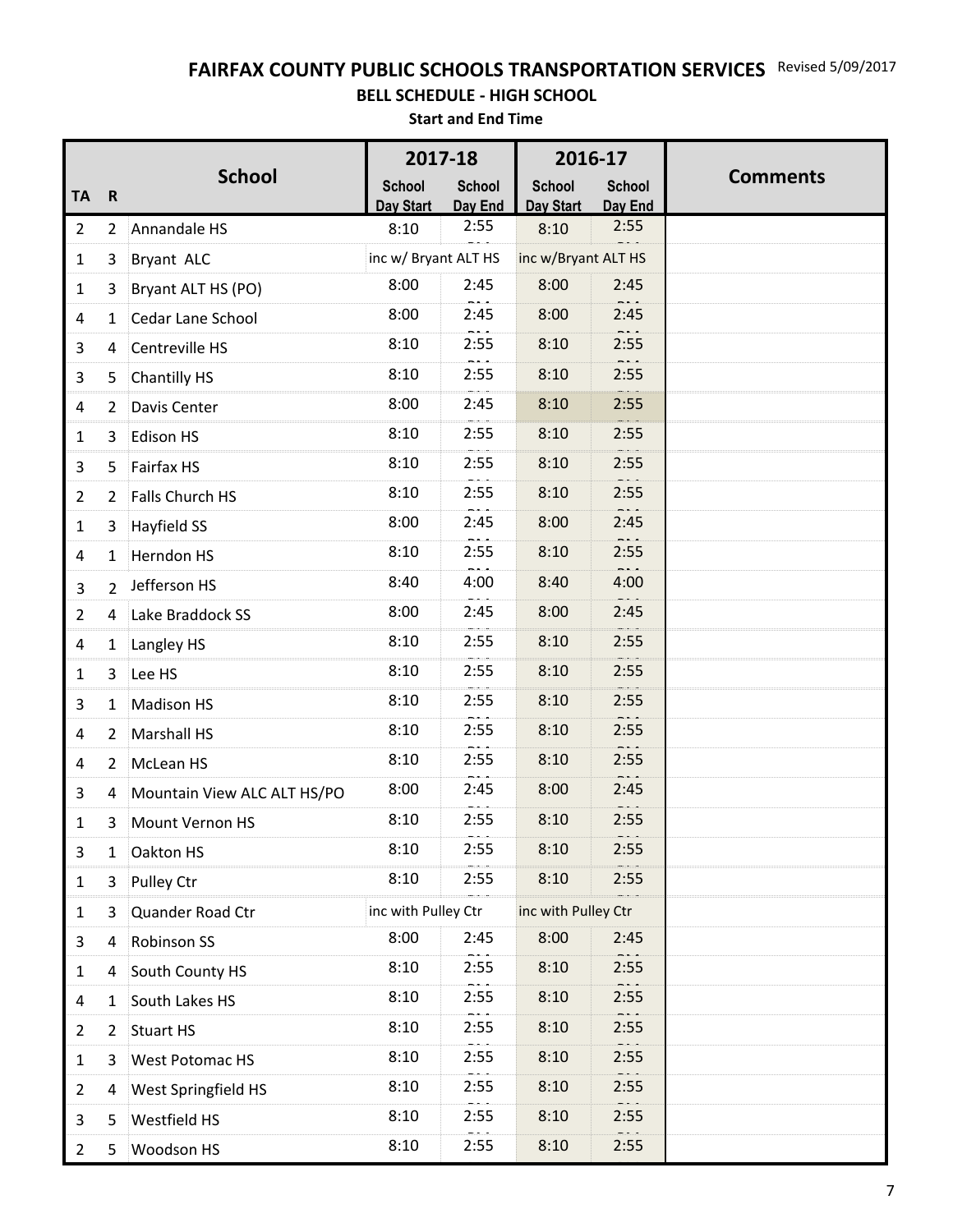### FAIRFAX COUNTY PUBLIC SCHOOLS TRANSPORTATION SERVICES 5/09/2017

**AM PRESCHOOL BELL SCHEDULE -** 

|                         |                |                     |            | 2017-2018                  |                          | 2016-2017                  |                          |                |
|-------------------------|----------------|---------------------|------------|----------------------------|--------------------------|----------------------------|--------------------------|----------------|
| <b>TA</b>               | R.             | <b>School</b>       | Program    | <b>School</b><br>Day Start | <b>School</b><br>Day End | <b>School</b><br>Day Start | <b>School</b><br>Day End | <b>Comment</b> |
| 4                       | $\mathbf{1}$   | Aldrin El           | <b>PAC</b> | 9:20                       | 4:05                     | 9:20                       | 4:00                     |                |
| 4                       | $\mathbf{1}$   | Aldrin El           | PS         | 9:20                       | 12:40                    | 9:20                       | 12:40                    |                |
| $2^{\circ}$             | $\overline{2}$ | <b>Baileys El</b>   | PS         | 9:10                       | 12:30                    | 9:15                       | 12:35                    |                |
| $\overline{2}$          | $\overline{2}$ | <b>Belvedere El</b> | PAC        | 9:20                       | 4:05                     | 9:20                       | 4:00                     |                |
| $\overline{2}$          | $\overline{2}$ | <b>Belvedere El</b> | PS         | 9:20                       | 12:40                    | 9:20                       | 12:40                    |                |
| 3                       | 4              | <b>Bonnie Brae</b>  | PS         | 9:10                       | 12:30                    |                            |                          |                |
| $\mathbf{1}$            | 3              | <b>Bucknell El</b>  | PS         | 8:55                       | 12:15                    | 8:55                       | 12:15                    |                |
| $\mathbf{1}$            | 3              | <b>Bucknell El</b>  | <b>PAC</b> | 8:55                       | 3:40                     | 8:55                       | 3:35                     |                |
| $\mathbf 1$             | 3              | Bush Hill El        | PS         | 9:10                       | 12:30                    |                            |                          |                |
| $\mathbf{1}$            | 3              | <b>Bush Hill El</b> | PAC        | 9:10                       | 3:55                     | 9:10                       | 3:55                     |                |
| $\overline{2}$          | $\overline{2}$ | Camelot El          | PS/HI      | 9:20                       | 1:20                     | 9:20                       | 1:10                     |                |
| $\overline{2}$          | 4              | Cardinal Forest El  | PS         | 9:10                       | 12:30                    | 9:10                       | 12:30                    |                |
| 3                       | 4              | Centre Ridge ES     | PS         | 8:55                       | 12:15                    | 8:55                       | 12:15                    |                |
| 3                       | 4              | Centreville El      | PAC        | 9:15                       | 4:00                     | 9:15                       | 3:55                     |                |
| $\overline{2}$          | 4              | Cherry Run El       | <b>PAC</b> | 9:20                       | 4:05                     | 9:20                       | 4:00                     |                |
| $\overline{2}$          | 4              | Cherry Run El       | PS         | 9:20                       | 12:40                    | 9:20                       | 12:40                    |                |
| 4                       | $\mathbf{1}$   | Clearview El        | PAC        | 9:15                       | 4:00                     | 9:15                       | 3:55                     |                |
| $\overline{\mathbf{4}}$ | 1              | Clearview El        | PS         | 9:15                       | 12:35                    | 9:15                       | 12:35                    |                |
| 3                       | 4              | Colin Powell El     | PAC        | 9:15                       | 4:00                     |                            |                          |                |
| $\overline{2}$          | $\overline{2}$ | Columbia EL         | PAC        | 9:20                       | 4:05                     | 9:20                       | 4:00                     |                |
| 4                       | $\mathbf{1}$   | Colvin Run El       | PS         | 9:20                       | 12:40                    | 9:20                       | 12:40                    |                |
| 4                       | $\mathbf{1}$   | Colvin Run El       | PAC        | 9:20                       | 4:05                     | 9:20                       | 4:00                     |                |
| 3                       | 1              | Crossfield El       | PS         | 9:15                       | 12:35                    | 9:15                       | 12:35                    |                |
| 3                       | 5              | Cub Run El          | PAC        | 9:10                       | 3:55                     | 9:15                       | 3:55                     |                |
| 3                       | 5              | Cub Run El          | PS         | 9:10                       | 12:30                    | 9:15                       | 12:35                    |                |
| 3                       | 1              | Cunningham Park El  | PS         | 9:10                       | 12:30                    |                            |                          |                |
| 3                       | 5              | Deer Park El        | <b>PAC</b> | 8:40                       | 3:25                     | 8:40                       | 3:20                     |                |
| 3                       | 5              | Deer Park El        | <b>PS</b>  | 8:40                       | 12:00                    | 8:40                       | 12:00                    |                |
| 4                       | $\mathbf{1}$   | Dranesville El      | PAC        | 9:20                       | 4:05                     | 9:20                       | 4:00                     |                |
| 4                       | 1              | Dranesville El      | <b>PS</b>  | 9:20                       | 12:40                    | 9:20                       | 12:40                    |                |
| $\mathbf{3}$            | 5              | Eagle View El       | <b>PS</b>  | 9:15                       | 12:35                    | 9:20                       | 12:40                    |                |
| 3                       | 5              | Fairfax Villa El    | <b>PS</b>  | 9:15                       | 12:35                    | 9:20                       | 12:40                    |                |
| 4                       | 1              | Forest Edge El      | <b>PAC</b> | 8:50                       | 3:35                     | 8:50                       | 3:30                     |                |
| 4                       | $\mathbf{1}$   | Forest Edge El      | <b>PS</b>  | 8:50                       | 12:10                    | 8:50                       | 12:10                    |                |
| $\mathbf{1}$            | 3              | Forestdale El       | <b>PAC</b> | 8:50                       | 3:35                     | 8:50                       | 3:30                     |                |
| $\mathbf{1}$            | 3              | Forestdale El       | PS         | 8:50                       | 12:10                    | 8:50                       | 12:10                    |                |
| $\mathbf{1}$            | 3              | Fort Belvoir El     | <b>PS</b>  | 9:20                       | 12:40                    | 9:20                       | 12:40                    |                |
| $\mathbf{1}$            | 3              | Fort Belvoir El     | PAC        | 9:20                       | 4:05                     |                            |                          |                |
| 4                       | $\overline{2}$ | Franklin Sherman El | <b>PS</b>  | 9:20                       | 12:40                    | 9:20                       | 12:40                    |                |
| 4                       | 2              | Freedom Hill El     | <b>PS</b>  | 9:20                       | 12:40                    | 9:20                       | 12:40                    |                |
| $\overline{2}$          | $\overline{2}$ | Glen Forest El      | <b>PS</b>  | 9:20                       | 12:40                    |                            |                          |                |
| 3                       | 5              | Greenbriar East El  | PAC        | 9:15                       | 4:00                     | 9:15                       | 3:55                     |                |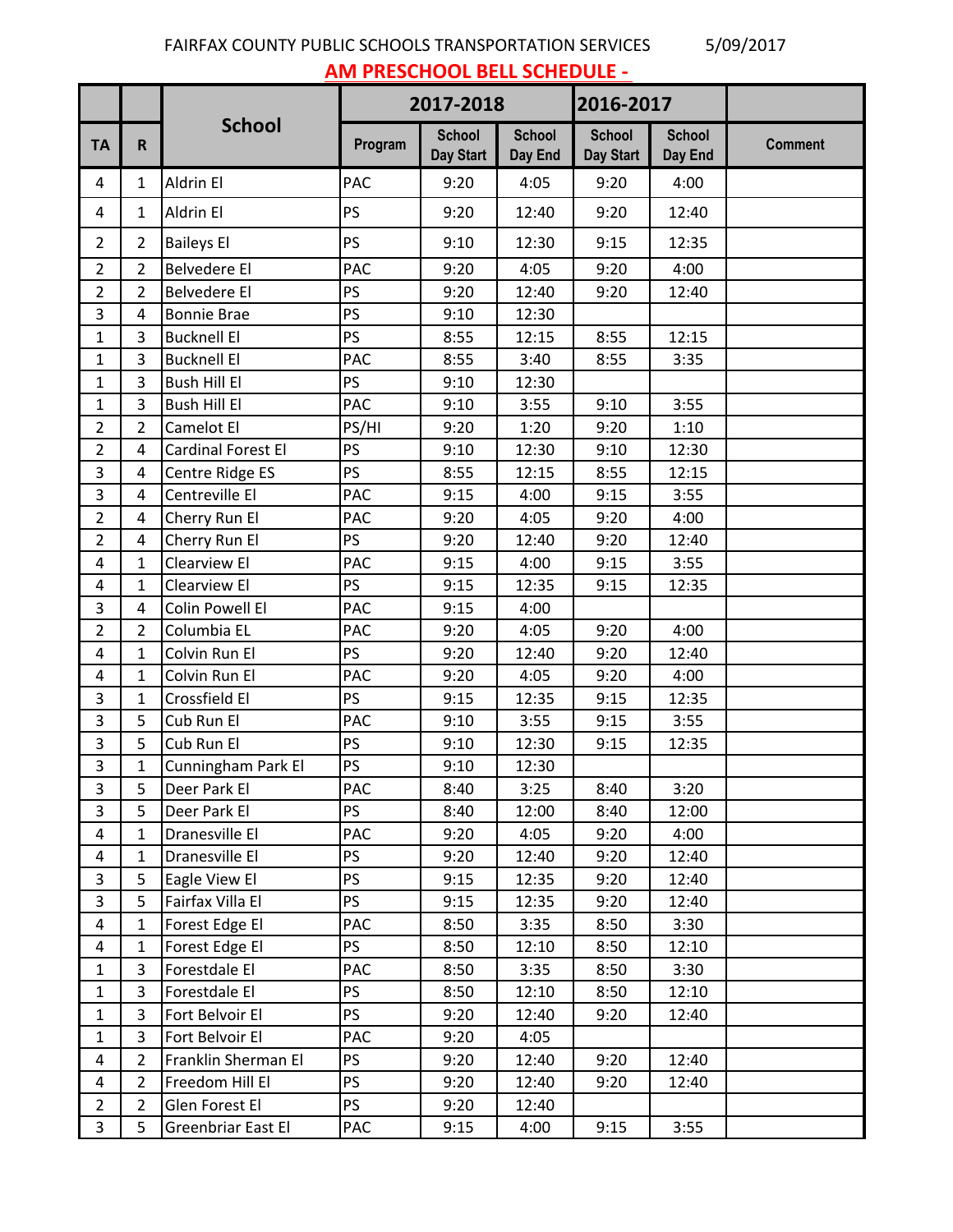### FAIRFAX COUNTY PUBLIC SCHOOLS TRANSPORTATION SERVICES 5/09/2017

**AM PRESCHOOL BELL SCHEDULE -** 

|                         |                |                             |           | ----- |       |      |       |  |
|-------------------------|----------------|-----------------------------|-----------|-------|-------|------|-------|--|
| 3                       | 5              | Greenbriar East El          | PS        | 9:15  | 12:35 | 9:15 | 12:35 |  |
| $\mathbf{1}$            | 3              | <b>Gunston EL</b>           | PS        | 8:35  | 11:55 |      |       |  |
| $\mathbf{1}$            | 4              | Halley El                   | PAC       | 9:20  | 4:05  | 9:20 | 4:00  |  |
| $\mathbf{1}$            | 4              | Halley El                   | <b>PS</b> | 9:20  | 12:40 | 9:20 | 12:40 |  |
| $\mathbf{1}$            | 3              | <b>Island Creek El</b>      | PAC       | 9:00  | 3:45  | 9:00 | 3:40  |  |
| $\mathbf{1}$            | 3              | <b>Island Creek El</b>      | PS        | 9:00  | 12:20 | 9:00 | 12:20 |  |
| $\overline{2}$          | 4              | Kings Park El               | PAC       | 8:40  | 3:25  | 8:40 | 3:20  |  |
| $\overline{2}$          | 4              | Kings Park El               | PS        | 8:40  | 12:00 | 8:40 | 12:00 |  |
| $\overline{\mathbf{4}}$ | $\overline{2}$ | Lemon Road El               | <b>PS</b> | 8:55  | 12:15 | 8:55 | 12:15 |  |
| $\overline{2}$          | 5              | Little Run El               | PAC       | 9:05  | 3:50  | 9:10 | 3:50  |  |
| $\overline{2}$          | 5              | Little Run El               | PS        | 9:05  | 12:25 | 9:10 | 12:30 |  |
| $\overline{2}$          | $\overline{2}$ | Mason Crest El              | <b>PS</b> | 9:15  | 12:35 | 9:20 | 12:40 |  |
| $\overline{2}$          | $\overline{2}$ | Mason Crest El              | PAC       | 9:15  | 4:00  |      |       |  |
| 3                       | 5              | <b>McNair El</b>            | PS        | 8:45  | 12:05 | 8:45 | 12:05 |  |
| $\mathbf{1}$            | 3              | Mt. Vernon Woods El         | <b>PS</b> | 8:30  | 11:50 | 8:30 | 11:50 |  |
| $\overline{2}$          | $\overline{2}$ | N. Springfield El           | PAC       | 9:10  | 3:55  | 9:10 | 3:50  |  |
| $\overline{2}$          | $\overline{2}$ | N. Springfield El           | PS        | 9:10  | 12:30 | 9:10 | 12:30 |  |
| $\overline{3}$          | 5              | Oak Hill El                 | PAC       | 9:05  | 3:50  | 9:05 | 3:45  |  |
| $\overline{3}$          | 5              | Oak Hill El                 | <b>PS</b> | 9:05  | 12:25 | 9:05 | 12:25 |  |
| $\overline{2}$          | $\overline{2}$ | Parklawn El                 | PAC       | 9:10  | 3:55  | 9:10 | 3:50  |  |
| $\overline{4}$          | $\overline{2}$ | <b>Pimmit Hills</b>         | PAC       | 9:00  | 3:45  | 9:15 | 3:55  |  |
| 4                       | $\overline{2}$ | <b>Pimmit Hills</b>         | PS        | 9:00  | 12:20 | 9:15 | 12:35 |  |
| $\overline{2}$          | $\overline{2}$ | Pine Springs El             | PAC       | 9:15  | 3:55  | 9:15 | 3:55  |  |
| $\overline{2}$          | $\overline{2}$ | Pine Springs El             | <b>PS</b> | 9:15  | 12:35 | 9:15 | 12:35 |  |
| $\overline{3}$          | 5              | Poplar Tree                 | PS        | 9:15  | 12:35 | 9:20 | 12:40 |  |
| $\overline{2}$          | 4              | Ravensworth El              | <b>PS</b> | 9:05  | 12:25 | 9:10 | 12:30 |  |
| $\mathbf{1}$            | 3              | Riverside El                | PAC       | 9:15  | 4:00  | 9:20 | 4:00  |  |
| $\mathbf{1}$            | 3              | Riverside El                | PS        | 9:15  | 12:35 | 9:20 | 12:40 |  |
| $\mathbf{1}$            | 3              | Rose Hill El                | PAC       | 9:15  | 4:00  | 9:20 | 4:00  |  |
| 1                       | 3              | Rose Hill El                | PS        | 9:15  | 12:35 | 9:20 | 12:40 |  |
| 4                       | $\overline{2}$ | Stenwood El                 | <b>PS</b> | 9:05  | 12:25 | 9:10 | 12:30 |  |
| $\mathbf{1}$            | 3              | <b>Stratford Landing El</b> | PAC       | 9:05  | 3:50  | 9:10 | 3:50  |  |
| $\mathbf{1}$            | 3              | <b>Stratford Landing El</b> | <b>PS</b> | 9:05  | 12:25 | 9:10 | 12:30 |  |
| $\mathbf{3}$            | $\overline{4}$ | <b>Terra Centre El</b>      | PAC       | 9:05  | 3:50  | 9:10 | 3:50  |  |
| 3                       | 4              | <b>Terra Centre El</b>      | <b>PS</b> | 9:05  | 12:25 | 9:10 | 12:30 |  |
| $\overline{2}$          | 2              | Timber Lane El              | PS        | 9:00  | 12:20 | 9:05 | 12:25 |  |
| 4                       | 1              | Vienna El                   | PS        | 9:05  | 12:25 | 9:15 | 12:35 |  |
| $\overline{3}$          | $\mathbf{1}$   | Waples Mill El              | PAC       | 9:15  | 4:00  | 9:15 | 3:55  |  |
| 3                       | $\mathbf{1}$   | Waples Mill El              | PS        | 9:15  | 12:35 | 9:15 | 12:35 |  |
| $\overline{2}$          | $\overline{4}$ | West Springfield El         | <b>PS</b> | 9:05  | 12:25 | 9:10 | 12:30 |  |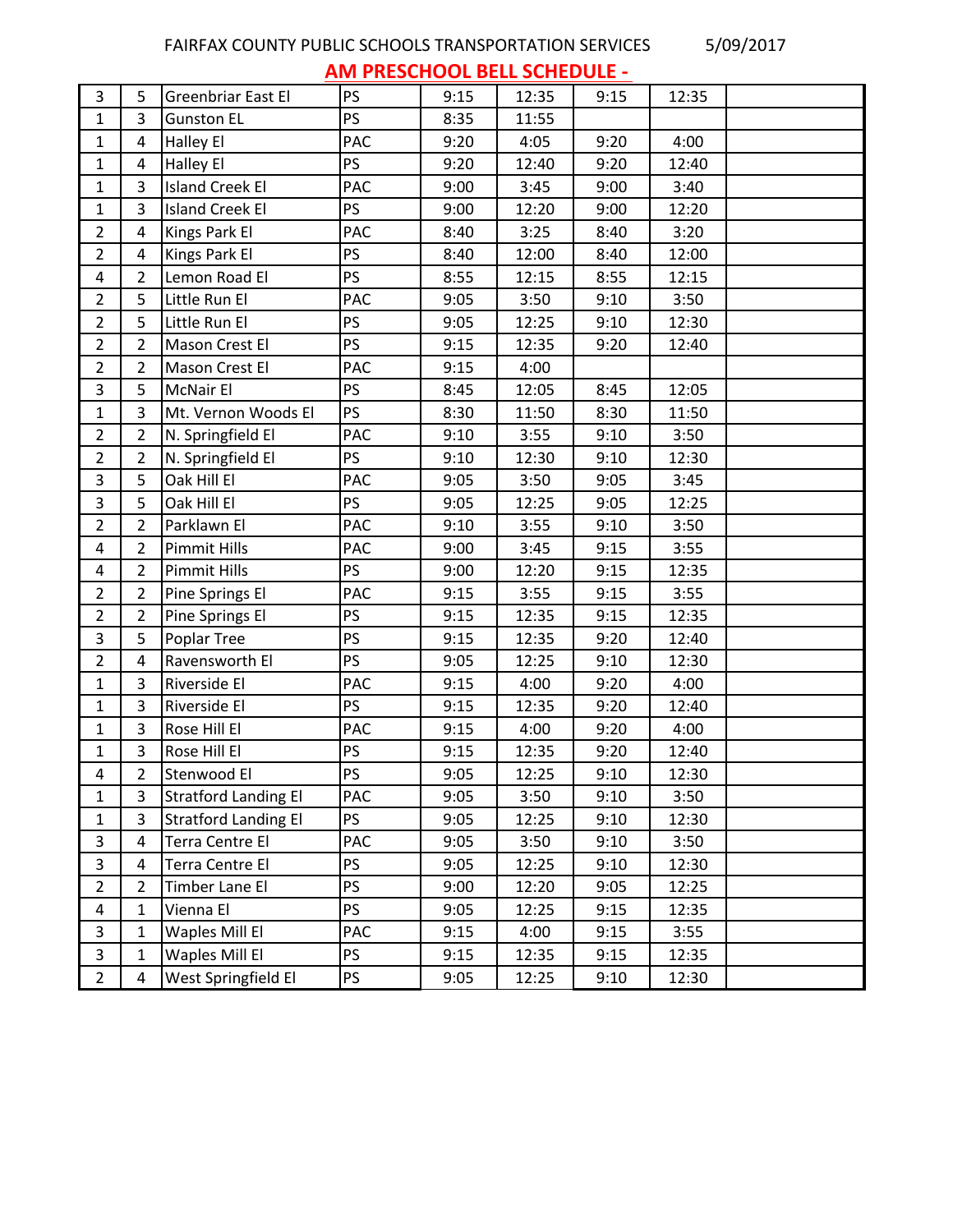FAIRFAX COUNTY PUBLIC SCHOOLS TRANSPORTATION SERVICES 5/09/2017 **PM PRESCHOOL BELL SCHEDULE -** 

|                |                |                             | 2017-2018 |              |                                                    | 2016-2017    |      |                |
|----------------|----------------|-----------------------------|-----------|--------------|----------------------------------------------------|--------------|------|----------------|
| <b>TA</b>      | R              | <b>School</b>               | Program   | <b>Start</b> | School Day School Day School Day School Day<br>End | <b>Start</b> | End  | <b>Comment</b> |
| 4              | 1              | Aldrin El                   | PS        | 12:45        | 4:05                                               | 12:40        | 4:00 |                |
| $\overline{2}$ | $\overline{2}$ | <b>Baileys EL</b>           | PS        | 12:35        | 3:55                                               | 12:35        | 3:55 |                |
| $\overline{2}$ | $\overline{2}$ | <b>Belvedere El</b>         | PS        | 12:45        | 4:05                                               | 12:40        | 4:00 |                |
| 3              | 4              | <b>Bonnie Brae</b>          | PS        | 12:35        | 3:55                                               |              |      |                |
| $\mathbf{1}$   | 3              | <b>Bucknell El</b>          | PS        | 12:20        | 3:40                                               | 12:15        | 3:35 |                |
| $\mathbf{1}$   | 3              | <b>Bush Hill El</b>         | PS        | 12:35        | 3:55                                               |              |      |                |
| $\overline{2}$ | 4              | Cardinal Forest El          | PS        | 12:35        | 3:55                                               | 12:30        | 3:50 |                |
| $\mathbf{3}$   | 4              | Centre Ridge El             | PS        | 12:20        | 3:40                                               | 12:15        | 3:35 |                |
| $\overline{2}$ | 4              | Cherry Run El               | PS        | 12:45        | 4:05                                               | 12:40        | 4:00 |                |
| 4              | $\mathbf{1}$   | Clearview El                | PS        | 12:40        | 4:00                                               | 12:35        | 3:55 |                |
| 4              | 1              | Colvin Run El               | PS        | 12:45        | 4:05                                               | 12:40        | 4:00 |                |
| $\overline{3}$ | $\mathbf{1}$   | Crossfield El               | PS        | 12:40        | 4:00                                               | 12:35        | 3:55 |                |
| $\overline{3}$ | 5              | Cub Run El                  | PS        | 12:35        | 3:55                                               | 12:35        | 3:55 |                |
| $\overline{4}$ | 1              | Cunningham Park El          | PS        | 12:35        | 3:55                                               |              |      |                |
| $\overline{3}$ | 5              | Deer Park El                | PS        | 12:05        | 3:25                                               | 12:00        | 3:20 |                |
| 4              | 1              | Dranesville El              | PS        | 12:45        | 4:05                                               | 12:40        | 4:00 |                |
| 3              | 5              | Eagle View El               | PS        | 12:40        | 4:00                                               | 12:40        | 4:00 |                |
| $\overline{2}$ | 5              | Fairfax Villa El            | PS        | 12:40        | 4:00                                               | 12:40        | 4:00 |                |
| $\overline{4}$ | 1              | Forest Edge El              | PS        | 12:15        | 3:35                                               | 12:10        | 3:30 |                |
| $\mathbf{1}$   | 3              | Forestdale El               | PS        | 12:15        | 3:35                                               | 12:10        | 3:30 |                |
| $\mathbf{1}$   | 3              | Fort Belvoir El             | PS        | 12:45        | 4:05                                               | 12:40        | 4:00 |                |
| 4              | $\overline{2}$ | Franklin Sherman El         | PS        | 12:45        | 4:05                                               | 12:40        | 4:00 |                |
| 4              | 2              | Freedom Hill El             | PS        | 12:45        | 4:05                                               | 12:40        | 4:00 |                |
| $\overline{2}$ | $\overline{2}$ | Glen Forest El              | PS        | 12:45        | 4:05                                               |              |      |                |
| $\mathbf{3}$   | 5              | Greenbriar East El          | PS        | 12:40        | 4:00                                               | 12:35        | 3:55 |                |
| $\mathbf{1}$   | 3              | <b>Gunston El</b>           | PS        | 12:00        | 3:20                                               |              |      |                |
| $\mathbf{1}$   | 4              | <b>Halley El</b>            | PS        | 12:45        | 4:05                                               | 12:40        | 4:00 |                |
| $\mathbf{1}$   | 3              | <b>Island Creek El</b>      | PS        | 12:25        | 3:45                                               | 12:20        | 3:40 |                |
| $\overline{2}$ | 4              | Kings Park El               | PS        | 12:05        | 3:25                                               | 12:00        | 3:20 |                |
| $\overline{4}$ | 2              | Lemon Road El               | PS        | 12:20        | 3:40                                               | 12:10        | 3:35 |                |
| $\overline{2}$ | 5              | Little Run El               | PS        | 12:30        | 3:50                                               | 12:30        | 3:50 |                |
| $\overline{2}$ | $\overline{2}$ | Mason Crest ES              | PS        | 12:40        | 4:00                                               | 12:40        | 4:00 |                |
| $\mathbf{3}$   | 5              | McNair El                   | PS        | 12:10        | 3:30                                               | 12:05        | 3:25 |                |
| $\mathbf{1}$   | 3              | Mt. Vernon Woods El         | PS        | 11:55        | 3:15                                               | 11:50        | 3:10 |                |
| $\overline{2}$ | 2              | N. Springfield El           | PS        | 12:35        | 3:55                                               | 12:30        | 3:50 |                |
| $\overline{3}$ | 5              | Oak Hill El                 | PS        | 12:30        | 3:50                                               | 12:25        | 3:45 |                |
| $\overline{4}$ | $\overline{2}$ | Pimmit Hills                | PS        | 12:25        | 3:45                                               | 12:35        | 3:55 |                |
| $\overline{2}$ | $\overline{2}$ | Pine Springs El             | PS        | 12:40        | 4:00                                               | 12:35        | 3:55 |                |
| $\mathbf{3}$   | 5              | Poplar Tree                 | PS        | 12:40        | 4:00                                               | 12:40        | 4:00 |                |
| $2^{\circ}$    | 4              | Ravensworth El              | PS        | 12:30        | 3:50                                               | 12:30        | 3:50 |                |
| $\mathbf{1}$   | 3              | Riverside El                | PS        | 12:40        | 4:00                                               | 12:40        | 4:00 |                |
| $\mathbf{1}$   | 3              | Rose Hill El                | PS        | 12:40        | 4:00                                               | 12:40        | 4:00 |                |
| $\overline{4}$ | $\overline{2}$ | Stenwood El                 | <b>PS</b> | 12:30        | 3:50                                               | 12:30        | 3:50 |                |
| $\mathbf{1}$   | 3              | <b>Stratford Landing El</b> | <b>PS</b> | 12:30        | 3:50                                               | 12:30        | 3:50 |                |